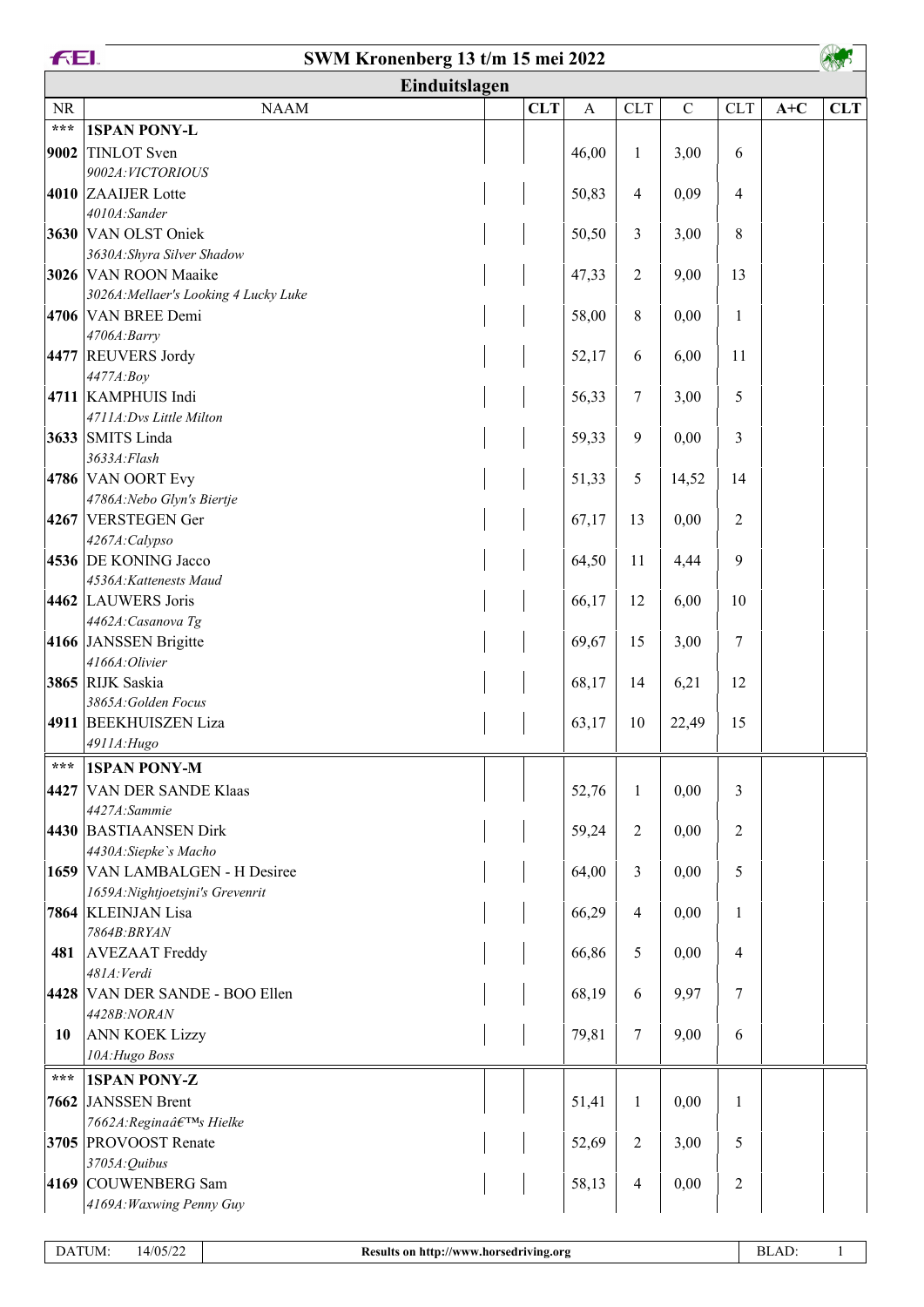|                   | <b>FEI.</b><br>SWM Kronenberg 13 t/m 15 mei 2022   |  |            |              |                |             |                |       |                |  |  |
|-------------------|----------------------------------------------------|--|------------|--------------|----------------|-------------|----------------|-------|----------------|--|--|
|                   | Einduitslagen                                      |  |            |              |                |             |                |       |                |  |  |
| $\rm NR$          | <b>NAAM</b>                                        |  | <b>CLT</b> | $\mathbf{A}$ | CLT            | $\mathbf C$ | CLT            | $A+C$ | <b>CLT</b>     |  |  |
| 2068              | <b>SCHUILING Anniek</b>                            |  |            | 59,41        | 6              | 3,00        | 6              |       |                |  |  |
|                   | 2068A:Zowie                                        |  |            |              |                |             |                |       |                |  |  |
|                   | 3910 VAN MEERTEN Lisanne<br>3910A: Justine         |  |            | 62,40        | 9              | 0,00        | 3              |       |                |  |  |
|                   | 3297 BOOGAARTS Chantalle                           |  |            | 57,60        | 3              | 6,00        | 8              |       |                |  |  |
|                   | 3297A: Koninkshoek Dion                            |  |            |              |                |             |                |       |                |  |  |
|                   | 3869 BAIJENS Jur                                   |  |            | 61,01        | $\,8\,$        | 3,00        | $\overline{4}$ |       |                |  |  |
|                   | 3869A: Iwan                                        |  |            |              |                |             |                |       |                |  |  |
| 202               | <b>RADSTAKE Henk</b>                               |  |            | 58,13        | $\overline{4}$ | 10,89       | 10             |       |                |  |  |
|                   | 202A:Romero                                        |  |            |              |                |             |                |       |                |  |  |
| 439               | <b>CAZEMIER Tonnie</b><br>439A: Rans Coca Cola     |  |            | 59,73        | $\tau$         | 12,41       | 12             |       |                |  |  |
| 950               | TE POELE Heidi                                     |  |            | 67,73        | 11             | 5,06        | 7              |       |                |  |  |
|                   | 950A:Kelvin                                        |  |            |              |                |             |                |       |                |  |  |
|                   | 2016 MEULENDIJK Wilma                              |  |            | 67,31        | 10             | 6,00        | 9              |       |                |  |  |
|                   | 2016A: Wicked Braveheart                           |  |            |              |                |             |                |       |                |  |  |
|                   | 1907 HOUTERMAN Eline                               |  |            | 78,61        | 12             | 11,33       | 11             |       |                |  |  |
|                   | 1907A: Viller Eline                                |  |            |              |                |             |                |       |                |  |  |
| $\star\star\star$ | <b>1SPAN PAARD-L</b>                               |  |            |              |                |             |                |       |                |  |  |
|                   | 4710 DE GRAAF Paskal                               |  |            | 52,67        | 1              | 6,00        | 6              |       |                |  |  |
|                   | 4710A:Lolane-V                                     |  |            |              |                |             |                |       |                |  |  |
|                   | 3560 VORSTENBOSCH Kees<br>3560A: Masterpiece       |  |            | 60,67        | $\overline{2}$ | 6,09        | 8              |       |                |  |  |
|                   | 3864 KLEINJAN Lisa                                 |  |            | 66,83        | 11             | 0,00        | $\overline{2}$ |       |                |  |  |
|                   | 3864A: Kylian - Woma                               |  |            |              |                |             |                |       |                |  |  |
|                   | 3845 VAN STRAATEN Marleen                          |  |            | 61,17        | 3              | 6,00        | 5              |       |                |  |  |
|                   | 3845A: Mavino                                      |  |            |              |                |             |                |       |                |  |  |
|                   | 3954 KOOPS Kees                                    |  |            | 64,33        | $\tau$         | 3,00        | 3              |       |                |  |  |
|                   | 3954A: Kwiebus                                     |  |            |              |                |             |                |       |                |  |  |
|                   | 2162 SCHEL Christel<br>2162A: Caramba Z            |  |            | 65,17        | 8              | 5,53        | $\overline{4}$ |       |                |  |  |
|                   | 4789 NOLLEN Sarah                                  |  |            | 62,00        | $\overline{4}$ | 9,00        | 9              |       |                |  |  |
|                   | 4789A: Kyra                                        |  |            |              |                |             |                |       |                |  |  |
|                   | 3533 TONNAER Jan                                   |  |            | 66,17        | 9              | 6,00        | $\tau$         |       |                |  |  |
|                   | 3533A:Kasper                                       |  |            |              |                |             |                |       |                |  |  |
|                   | 4435 SMEETS John                                   |  |            | 63,67        | 5              | 9,00        | 10             |       |                |  |  |
|                   | 4435A: danu                                        |  |            |              |                |             |                |       |                |  |  |
|                   | 3837 DE GROOT Adrie<br>3837A:Litolane              |  |            | 63,67        | 5              | 10,89       | 11             |       |                |  |  |
|                   | 4350 VAN KOL Marc                                  |  |            | 76,33        | 14             | 0,00        | $\mathbf{1}$   |       |                |  |  |
|                   | 4350A:Delanda                                      |  |            |              |                |             |                |       |                |  |  |
| 215               | AARTS Paul                                         |  |            | 66,67        | 10             | 16,59       | 12             |       |                |  |  |
|                   | $215A$ : Flink                                     |  |            |              |                |             |                |       |                |  |  |
|                   | 4505 LEEUW Ronald                                  |  |            | 72,83        | 12             | 17,79       | 14             |       |                |  |  |
|                   | 4505A:Jupiter                                      |  |            |              |                |             |                |       |                |  |  |
| 1688              | <b>VAN DEN BROEK Hans</b><br>1688A: Majic          |  |            | 73,17        | 13             | 17,59       | 13             |       |                |  |  |
| $***$             |                                                    |  |            |              |                |             |                |       |                |  |  |
| 1232              | <b>1SPAN PAARD-M</b><br>PEEPERS Piet               |  |            | 52,76        | $\overline{4}$ | 0,00        | 3              |       |                |  |  |
|                   | 1232A: Furon                                       |  |            |              |                |             |                |       |                |  |  |
|                   | 2124 VENEMAN Ingmar                                |  |            | 53,71        | 5              | 3,00        | 7              |       |                |  |  |
|                   | 2124A: Siglavy Linada                              |  |            |              |                |             |                |       |                |  |  |
|                   | 1211 GERAETS - MOORS Shirley                       |  |            | 49,52        | $\mathbf{1}$   | 7,41        | 10             |       |                |  |  |
|                   | 1211A: Harco-v                                     |  |            |              |                |             |                |       |                |  |  |
| DATUM:            | 14/05/22<br>Results on http://www.horsedriving.org |  |            |              |                |             |                | BLAD: | $\overline{2}$ |  |  |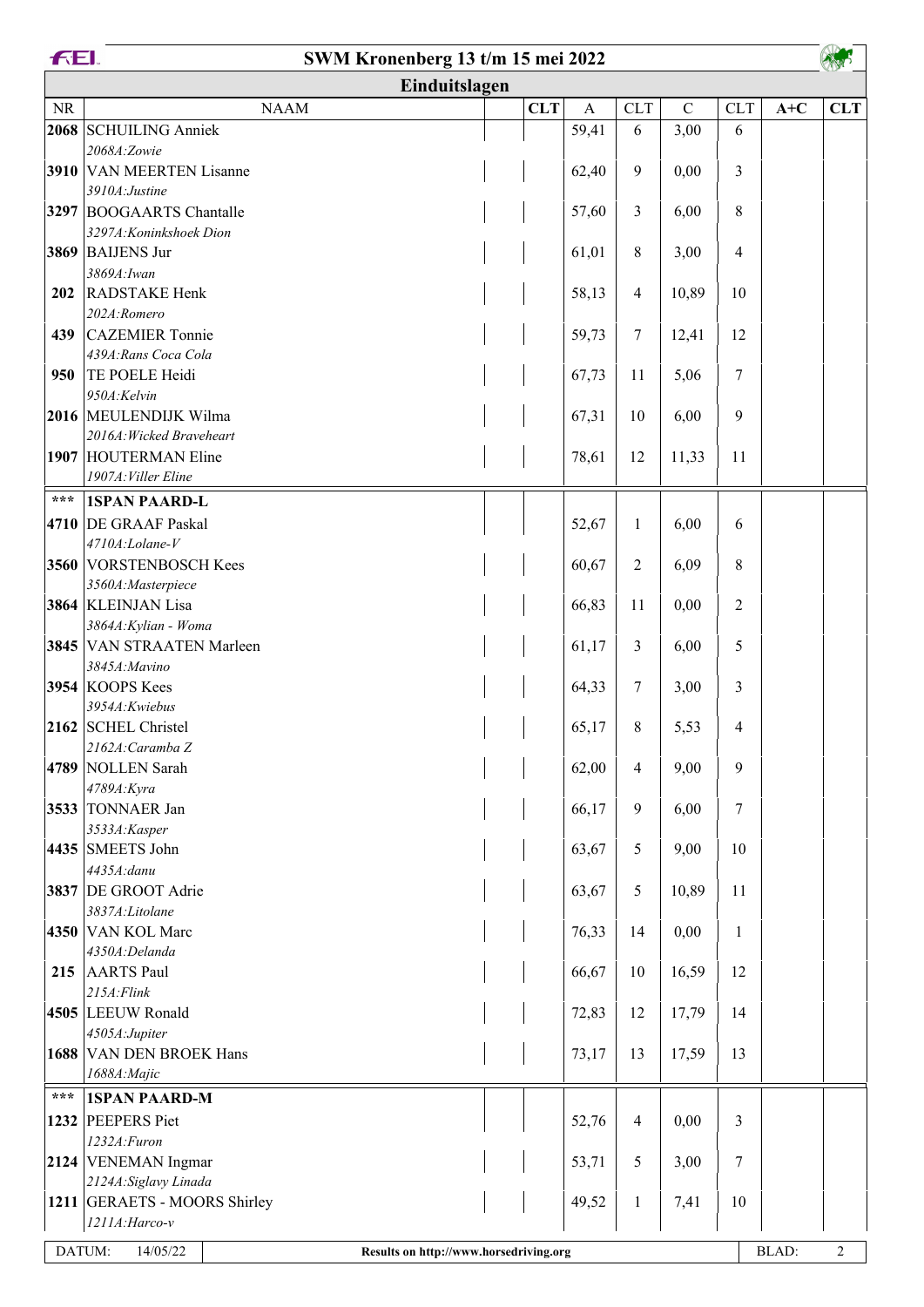| <b>FEL</b>        | SWM Kronenberg 13 t/m 15 mei 2022                                                   |            |              |              |             |                |       |            |
|-------------------|-------------------------------------------------------------------------------------|------------|--------------|--------------|-------------|----------------|-------|------------|
|                   | Einduitslagen                                                                       |            |              |              |             |                |       |            |
| <b>NR</b>         | <b>NAAM</b>                                                                         | <b>CLT</b> | $\mathbf{A}$ | <b>CLT</b>   | $\mathbf C$ | <b>CLT</b>     | $A+C$ | <b>CLT</b> |
| 2600              | DIBBITS Arie                                                                        |            | 58,10        | 8            | 0,00        | 1              |       |            |
|                   | 2600A:Kensington                                                                    |            |              |              |             |                |       |            |
|                   | 3958 LANGEZAAL Melissa                                                              |            | 51,62        | 2            | 9,00        | 11             |       |            |
|                   | 3958A:Tabe                                                                          |            |              |              |             |                |       |            |
|                   | 7016 MEULENDIJK Wilma                                                               |            | 57,52        | 7            | 4,87        | 9              |       |            |
|                   | 7016A:Lion                                                                          |            |              |              |             |                |       |            |
| 943               | <b>BROEK John</b><br>943A: Valentijn H                                              |            | 59,24        | 10           | 3,45        | 8              |       |            |
|                   | 1931 VAN DEN BROEK Wilbrord                                                         |            | 62,67        | 11           | 0,52        | 5              |       |            |
|                   | 1931A:Love To Dance                                                                 |            |              |              |             |                |       |            |
|                   | 1811 DE GREEF Appie                                                                 |            | 63,24        | 12           | 1,19        | 6              |       |            |
|                   | 1811A:Duc De Brabant                                                                |            |              |              |             |                |       |            |
|                   | 1327 TOMASSEN Ronald                                                                |            | 64,38        | 13           | 0,00        | $\overline{4}$ |       |            |
|                   | 1327A: Healey                                                                       |            |              |              |             |                |       |            |
|                   | 1921 HOLLEBEKKERS Frans                                                             |            | 54,29        | 6            | 10,45       | 13             |       |            |
|                   | 1921A: Katika                                                                       |            |              |              |             |                |       |            |
|                   | 4424 JONKERS Niels                                                                  |            | 58,29        | 9            | 9,00        | 12             |       |            |
|                   | 4424A: Justin<br>2006 JANNINK Tessa                                                 |            | 69,33        | 16           | 0,00        | $\overline{2}$ |       |            |
|                   | 2006A: Fenna                                                                        |            |              |              |             |                |       |            |
| 833               | <b>WARMENHOVEN Wim</b>                                                              |            | 52,19        | 3            | 19,69       | 18             |       |            |
|                   | 833A:Kwint                                                                          |            |              |              |             |                |       |            |
|                   | 1961 GOEKOOP Daan                                                                   |            | 65,14        | 14           | 11,30       | 14             |       |            |
|                   | 1961A: Schadijkerhof Hero                                                           |            |              |              |             |                |       |            |
|                   | 2175 HAEPERS Rudi                                                                   |            | 66,86        | 15           | 19,21       | 17             |       |            |
|                   | 2175A:K'Yvo De Pont Quatre                                                          |            |              |              |             |                |       |            |
|                   | 7006 JANNINK Tessa                                                                  |            | 70,48        | 17           | 16,33       | 15             |       |            |
|                   | 7006A: Iris                                                                         |            |              |              |             |                |       |            |
|                   | 3459 LAFEBER Maaike<br>3459A: Jianita                                               |            | 70,48        | 17           | 16,89       | 16             |       |            |
|                   |                                                                                     |            |              |              |             |                |       |            |
|                   | *** ISPAN PAARD-Z                                                                   |            |              |              |             |                |       |            |
| 602               | PROVOOST Christiaan<br>$602A: Duran-H$                                              |            | 54,51        | $\mathbf{1}$ | 9,42        | 3              |       |            |
|                   | 1987 ZEEGERS Peter                                                                  |            | 54,93        | 2            | 15,00       | $\overline{4}$ |       |            |
|                   | 1987A: Canita                                                                       |            |              |              |             |                |       |            |
| 878               | <b>DE RONDE Piet</b>                                                                |            | 71,47        | 3            | 6,00        | $\mathbf{1}$   |       |            |
|                   | 878A:Giovanelli                                                                     |            |              |              |             |                |       |            |
|                   | 2110 BROEKHUIS Elsbeth                                                              |            | 85,19        | 4            | 9,00        | $\overline{2}$ |       |            |
|                   | 2110A:Phiero                                                                        |            |              |              |             |                |       |            |
| $\star\star\star$ | <b>2SPAN PONY-L</b>                                                                 |            |              |              |             |                |       |            |
|                   | 4306 KUIVENHOVEN Michelle                                                           |            | 49,00        | $\mathbf{1}$ | 0,00        | 1              |       |            |
|                   | 4306A: Four Winds Adenostyles - 4306B: Four Winds Avens Mountain -                  |            |              |              |             |                |       |            |
|                   | 4306C: Vechtzicht Christy                                                           |            |              |              |             |                |       |            |
|                   | 4596 VAN BEELEN Dyonne<br>4596C: Punthorst Captain Jack - 4596E: The Queen's Gambit |            | 53,83        | 2            | 0,24        | 3              |       |            |
|                   | 4224 STEIJVERS Eric                                                                 |            | 74,50        | 3            | 0,00        | $\overline{2}$ |       |            |
|                   | 4224A:Tess - 4224B:Bo                                                               |            |              |              |             |                |       |            |
| ***               | <b>2SPAN PONY-M</b>                                                                 |            |              |              |             |                |       |            |
| 4207              | <b>TIMMER Rowan</b>                                                                 |            | 56,38        | 2            | 0,00        | $\overline{c}$ |       |            |
|                   | 4207A:Sellemshoeve Youri - 4207B:Renee                                              |            |              |              |             |                |       |            |
|                   | 4223 DE HAAS Anouk                                                                  |            | 56,19        | 1            | 3,00        | 3              |       |            |
|                   | 4223C:Rocky - 4223D:IH's Spots Highspeed                                            |            |              |              |             |                |       |            |
|                   | 3107 VAN DER LINDEN Giel                                                            |            | 58,67        | 3            | 3,47        | 5              |       |            |
|                   | 3107/D:GEORGE - 3107C:ROOY'S PERCY - 3107B:Coco                                     |            |              |              |             |                |       |            |
|                   | DATUM:<br>14/05/22<br>Results on http://www.horsedriving.org                        |            |              |              |             |                | BLAD: | 3          |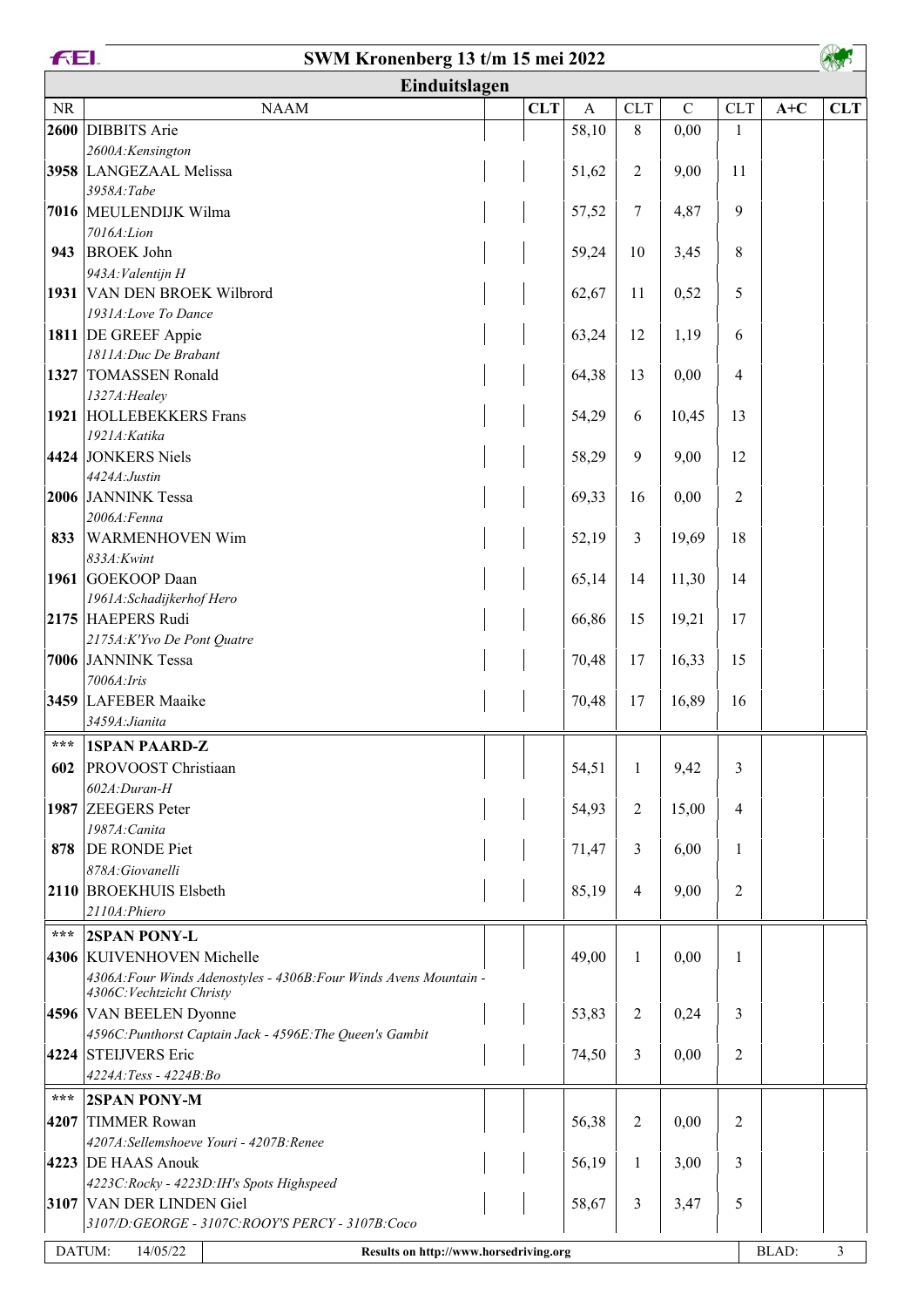|                   | <b>FEI.</b><br>SWM Kronenberg 13 t/m 15 mei 2022                                                      |            |              |                |             |                |       |            |
|-------------------|-------------------------------------------------------------------------------------------------------|------------|--------------|----------------|-------------|----------------|-------|------------|
|                   | Einduitslagen                                                                                         |            |              |                |             |                |       |            |
| <b>NR</b>         | <b>NAAM</b>                                                                                           | <b>CLT</b> | $\mathbf{A}$ | <b>CLT</b>     | $\mathbf C$ | <b>CLT</b>     | $A+C$ | <b>CLT</b> |
|                   | 3455 VAN ECHTEN Manon                                                                                 |            | 60,38        | 4              | 3,36        | 4              |       |            |
|                   | 3455A: Blitz - 3455D: KAMI - 3455C: Omega Casanova Lights the Sky                                     |            |              |                |             |                |       |            |
|                   | 3755 VINK Ischa                                                                                       |            | 66,10        | 6              | 0,00        | 1              |       |            |
|                   | 3755A:Sam - 3755B:Storm                                                                               |            |              |                |             |                |       |            |
|                   | 3186 HOEVENAARS Marcel<br>3186A: JOLY'S NO LIMIT - 3186B: O'NEAL - 3186C: NOBEL                       |            | 64,38        | 5              | 15,02       | 6              |       |            |
| $\star\star\star$ |                                                                                                       |            |              |                |             |                |       |            |
|                   | <b>2SPAN PONY-Z</b>                                                                                   |            |              |                |             |                |       |            |
|                   | 1988 HENDRIKS Cas<br>1988A: Jip - 1988B: Mister Jim - 1988C: Sunstar's Cloud                          |            | 44,83        | 1              | 0,00        | 1              |       |            |
|                   | 1900 LIEBREGTS Kees                                                                                   |            | 52,06        | 2              | 9,66        | $\overline{4}$ |       |            |
|                   | 1900A: KOLSTEIN'S JAMES - 1900B: COELENHAGE'S PENTERMAN                                               |            |              |                |             |                |       |            |
|                   | 1768 V.D ENDE Nathalie                                                                                |            | 63,49        | 3              | 4,51        | 2              |       |            |
|                   | 1768A: Mischa - 1768B: Sterrenhof's Roxy - 1768C: Mozart - 1768D: Heidepeel's                         |            |              |                |             |                |       |            |
|                   | Totilas - 1768E: Mozart                                                                               |            |              |                |             |                |       |            |
|                   | 3632 VAN OLST Jorn                                                                                    |            | 67,22        | 4              | 6,00        | 3              |       |            |
| 511               | 3632A:Boy - 3632B:Marvin<br>NEERINCX Dirk                                                             |            | 73,14        | 5              | 14,83       | 5              |       |            |
|                   | 511A: Havehoeve's Ivan - 511B: Mutsaards Popeye - 511C: Sulaatik's Show-men                           |            |              |                |             |                |       |            |
| ***               | <b>2SPAN PAARD-L</b>                                                                                  |            |              |                |             |                |       |            |
| 503               | VAN AARLE Koen                                                                                        |            | 59,67        | 2              | 0,00        | 1              |       |            |
|                   | 503A: Kriesta Ii - 503B: Maximus                                                                      |            |              |                |             |                |       |            |
|                   | 4770 ROPS Stephan                                                                                     |            | 58,00        | 1              | 2,09        | 2              |       |            |
|                   | 4770A:Szellem - 4770B:Negro - 4770C:Margus                                                            |            |              |                |             |                |       |            |
|                   | 4595 MELSEN Ferdy                                                                                     |            | 80,67        | 4              | 10,06       | 3              |       |            |
|                   | 4595A:Lobke - 4595C:Illusionist                                                                       |            |              |                |             |                |       |            |
|                   | 4555 REININK Raymond                                                                                  |            | 78,50        | 3              | 15,00       | $\overline{4}$ |       |            |
|                   | 4555A:Landgraaf - 4555B:fellow                                                                        |            |              |                |             |                |       |            |
| $***$             | <b>2SPAN PAARD-M</b>                                                                                  |            |              |                |             |                |       |            |
| 513               | <b>PETERS Hans</b><br>513A: Endo - 513B: Zorro                                                        |            | 64,19        | 1              | 6,00        | $\mathbf{1}$   |       |            |
|                   | 1996 DEKKERS Daniël                                                                                   |            | 65,14        | $\overline{2}$ | 10,98       | $\overline{2}$ |       |            |
|                   | 1996A: Dyno - 1996B: Zolie                                                                            |            |              |                |             |                |       |            |
| $***$             | <b>2SPAN PAARD-Z</b>                                                                                  |            |              |                |             |                |       |            |
|                   | 1014 VAN EIJK Stan                                                                                    |            | 46,10        | 1              | 0,00        | 1              |       |            |
|                   | 1014A: Doris - 1014B: Ietske - 1014C: Jones - 1014D: Zorac                                            |            |              |                |             |                |       |            |
| 842               | <b>BOOM</b> Ewoud                                                                                     |            | 50,67        | 3              | 0,00        | $\overline{2}$ |       |            |
|                   | 842A: Ilona van het Rodeland - 842B: Iowa                                                             |            |              |                |             |                |       |            |
|                   | 1358 SOMMERS Pierre                                                                                   |            | 48,25        | 2              | 4,81        | 3              |       |            |
|                   | 1358A: Keep A Secret - 1358B: Liquido Vdb                                                             |            |              |                |             |                |       |            |
|                   | 1901 EVERS Erik<br>1901A:Datzo - 1901B:Impuls - 1901C:Jari                                            |            | 54,10        | 4              | 7,96        | 5              |       |            |
|                   | 1689 ZAAYER Annegreet                                                                                 |            | 59,68        | 5              | 10,08       | 6              |       |            |
|                   | 1689A: Kingston - 1689B: Kerona vs                                                                    |            |              |                |             |                |       |            |
| 32                | VERMEULEN Carlo                                                                                       |            | 68,83        | 6              | 7,08        | $\overline{4}$ |       |            |
|                   | 32B: Ejasper - 32C: King Of The Road - 32D: Vincent                                                   |            |              |                |             |                |       |            |
| 40                | <b>HOENS Hans</b>                                                                                     |            | 80,25        | 8              | 15,28       | 7              |       |            |
|                   | 40A:Zazou - 40B:Bently - 40C:EACHANN                                                                  |            |              |                |             |                |       |            |
| 1794              | <b>THIJSSEN Roy</b>                                                                                   |            | 77,97        | 7              | 23,25       | $\,8\,$        |       |            |
|                   | 1794A: Campino - 1794B: Abrilonâ $\epsilon$ TMS Flynn                                                 |            |              |                |             |                |       |            |
| $***$             | <b>4SPAN / TANDEM PONY-M</b>                                                                          |            |              |                |             |                |       |            |
| 3748              | <b>WOUDA Joris 4PO</b><br>3748A: Sjon - 3748B: Sjaak - 3748C: Jack - 3748D: Tom - 3748E: VECHTZICHT'S |            | 55,81        | 1              | 0,00        | 1              |       |            |
|                   | <b>HUNTER</b>                                                                                         |            |              |                |             |                |       |            |
|                   |                                                                                                       |            |              |                |             |                |       |            |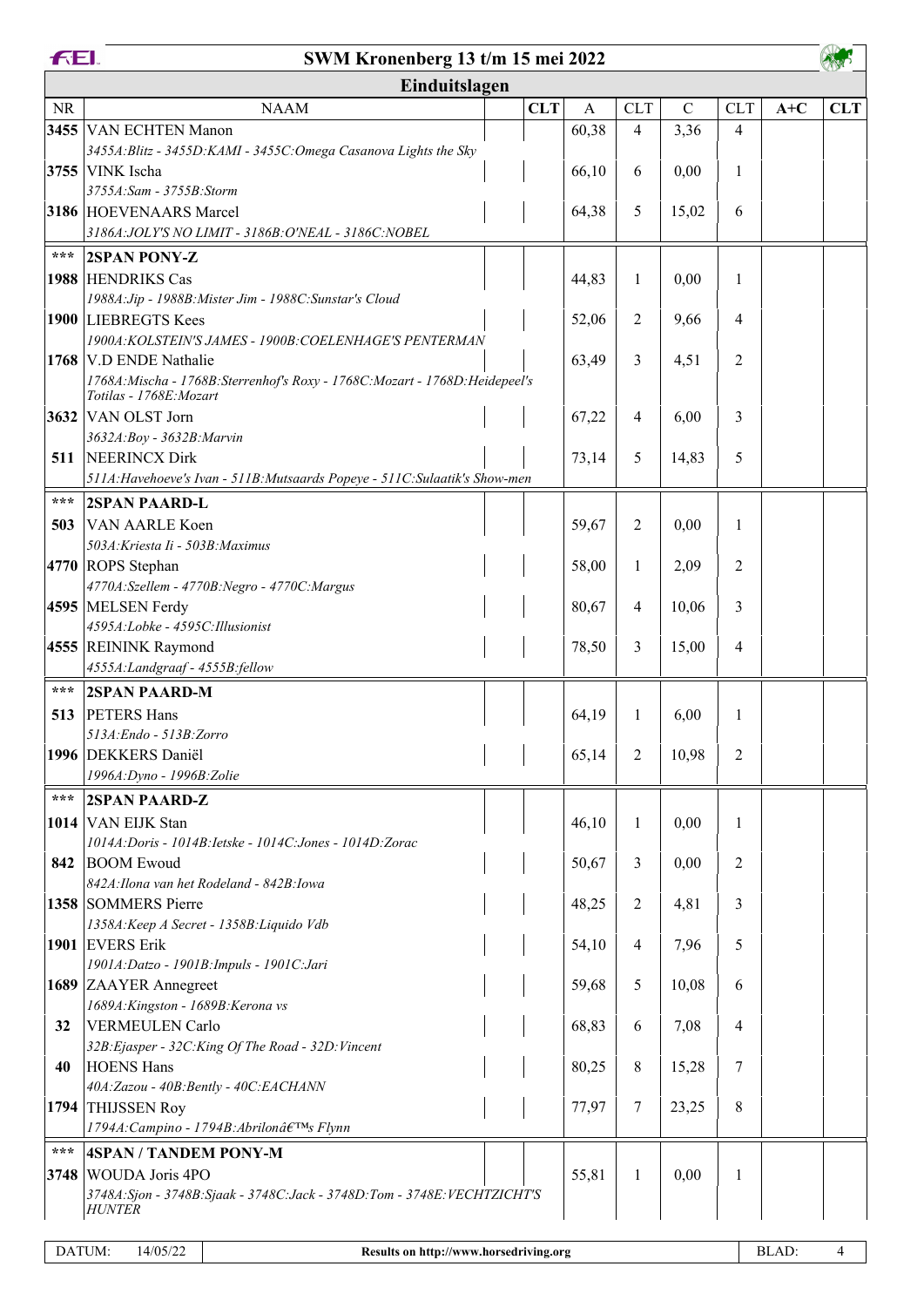**FEI.** 

## **SWM Kronenberg 13 t/m 15 mei 2022**

AW

|           | Einduitslagen                                                                                                                                    |            |              |                |             |                |       |            |  |  |  |  |
|-----------|--------------------------------------------------------------------------------------------------------------------------------------------------|------------|--------------|----------------|-------------|----------------|-------|------------|--|--|--|--|
| <b>NR</b> | <b>NAAM</b>                                                                                                                                      | <b>CLT</b> | $\mathbf{A}$ | <b>CLT</b>     | $\mathbf C$ | <b>CLT</b>     | $A+C$ | <b>CLT</b> |  |  |  |  |
|           | 1938 SIEBERS Sjors 4PO                                                                                                                           |            | 58,10        | 2              | 7,60        | $\overline{4}$ |       |            |  |  |  |  |
|           | 1938A: Frits - 1938B: Puk - 1938C: Moos - 1938D: Rador                                                                                           |            |              |                |             |                |       |            |  |  |  |  |
|           | 3915 WEYTJENS Nick 4PO                                                                                                                           |            | 77,33        | 3              | 0,00        | 2              |       |            |  |  |  |  |
|           | 3915E: BENNY - 3915A: Zidane - 3915B: NIELS - 3915C: Frits - 3915D: Twix                                                                         |            |              |                |             |                |       |            |  |  |  |  |
|           | 4581 GAENS Nick TA                                                                                                                               |            | 80,38        | $\overline{4}$ | 6,00        | 3              |       |            |  |  |  |  |
|           | 4581A:fancy - 4581B:Ronaldo                                                                                                                      |            |              |                |             |                |       |            |  |  |  |  |
| ***       | <b>4SPAN PONY-Z</b>                                                                                                                              |            |              |                |             |                |       |            |  |  |  |  |
|           | 3121 BEEKHUISZEN Hendrik-jan                                                                                                                     |            | 51,43        | 1              | 0,00        | 2              |       |            |  |  |  |  |
|           | 3121B: Fire - 3121C: Mistral - 3121D: Snow - 3121E: Starlight - 3121F: Tornado                                                                   |            |              |                |             |                |       |            |  |  |  |  |
|           | 9003 VAN DE BOSCH Bert                                                                                                                           |            | 52,19        | 2              | 3,81        | $\overline{4}$ |       |            |  |  |  |  |
|           | 9003E: VELVET'S MR MONACO - 9003D: ROESTENEST'S SANTA JE -<br>9003C: MIDDENDORP'S HUMMER - 9003A: KASTANJEHOF JIMMY -<br>9003B:LANGEVORENS LUCAS |            |              |                |             |                |       |            |  |  |  |  |
|           | 2133 LIMPENS Rene                                                                                                                                |            | 58,16        | 3              | 0,00        | 1              |       |            |  |  |  |  |
|           | 2133A: Bruintje - 2133B: Crimond Elgan - 2133C: Goldberg's Clay -                                                                                |            |              |                |             |                |       |            |  |  |  |  |
|           | 2133D: Kanjer - 2133E: Rivaldo                                                                                                                   |            |              |                |             |                |       |            |  |  |  |  |
|           | 2025 BRANS Manou<br>2025A: Broeklands Glen - 2025B: Cordial's Carlin - 2025C: Destiny's Boraya -                                                 |            | 61,71        | 4              | 0,00        | 3              |       |            |  |  |  |  |
|           | 2025D: Sunwillow Sirocco - 2025F: Zomerdijk's Crendowe                                                                                           |            |              |                |             |                |       |            |  |  |  |  |
| $***$     | <b>4SPAN PAARD-L</b>                                                                                                                             |            |              |                |             |                |       |            |  |  |  |  |
|           | 4212 CORTEN Jonas                                                                                                                                |            | 75,83        | 1              | 3,00        | 1              |       |            |  |  |  |  |
|           | 4212A: Day Dreamer - 4212B: Brento - 4212C: Hero - 4212D: Black Devil                                                                            |            |              |                |             |                |       |            |  |  |  |  |
| $***$     | <b>4SPAN PAARD-M</b>                                                                                                                             |            |              |                |             |                |       |            |  |  |  |  |
|           | 3405 VISSER Monte                                                                                                                                |            | 72,95        | 1              | 9,54        | 1              |       |            |  |  |  |  |
|           | 3405B: Doriena Bloid - 3405C: Empire Bloid - 3405D: Giant Bloid -<br>3405E: Ivanhoe Bloid                                                        |            |              |                |             |                |       |            |  |  |  |  |
| $***$     | <b>4SPAN PAARD-Z</b>                                                                                                                             |            |              |                |             |                |       |            |  |  |  |  |
| 116       | <b>VAN DER GRAAF Edwin</b>                                                                                                                       |            | 60,11        | 2              | 0,00        | 1              |       |            |  |  |  |  |
|           | 116A: Belcampo - 116B: Freedom - 116C: Hielke - 116D: Jan - 116E: Kapitein                                                                       |            |              |                |             |                |       |            |  |  |  |  |
|           | 4850 VAN DE BERGE Tor                                                                                                                            |            | 55,78        | 1              | 9,26        | 3              |       |            |  |  |  |  |
|           | 4850A: CARBERRY ESTATE CHINO - 4850B: CARBERRY ESTATE CATO -<br>4850C: BURGTBEHEER INDIANA - 4850D: JEEBERT (JAC) -<br>4850E:BURGTBEHEER JAQUAR  |            |              |                |             |                |       |            |  |  |  |  |
| 65        | <b>DE RONDE Peter</b>                                                                                                                            |            | 63,44        | 3              | 3,57        | 2              |       |            |  |  |  |  |
|           | 65A: Dijkgraaf - 65B: Dominand - 65C: Favory Felho - 65D: Furst boy -<br>65E: Zamoro Olt                                                         |            |              |                |             |                |       |            |  |  |  |  |
|           | 2125 TAVERNIERS Bruno                                                                                                                            |            | 67,22        | $\overline{4}$ | 19,04       | 4              |       |            |  |  |  |  |
|           | 2125A: Amarone - 2125B: Boy- Breezen - 2125C: fellow - 2125D: Guiness -                                                                          |            |              |                |             |                |       |            |  |  |  |  |
|           | $2125E:$ Uno                                                                                                                                     |            |              |                |             |                |       |            |  |  |  |  |
|           | 1372 $ $ SR BOS Frank                                                                                                                            |            | 67,33        | 5              | 28,08       | 5              |       |            |  |  |  |  |
|           | 1372A: Alpha Vom Taubergrund - 1372B: Armani - 1372C: Walter V.d. Overweg -<br>1372D:Nero                                                        |            |              |                |             |                |       |            |  |  |  |  |
| ***       | <b>IMPULS PAARD</b>                                                                                                                              |            |              |                |             |                |       |            |  |  |  |  |
|           | 3413 BROUW Marjolein 1Pa                                                                                                                         |            | 60,32        | 1              | 23,47       | 1              |       |            |  |  |  |  |
|           | 3413A: MARLY                                                                                                                                     |            |              |                |             |                |       |            |  |  |  |  |
| ***       | <b>HORS CONCOURS</b>                                                                                                                             |            |              |                |             |                |       |            |  |  |  |  |
| 940       | FUMAGALLI Claudio 2PaZ                                                                                                                           |            | 52,49        | 2              | 3,00        | 1              |       |            |  |  |  |  |
|           | 940A:LAS VEGAS - 940B:MAX                                                                                                                        |            |              |                |             |                |       |            |  |  |  |  |
| 221       | V.D. DOELEN Frank 1Pa DV                                                                                                                         |            | 51,41        | 1              | 6,00        | 2              |       |            |  |  |  |  |
|           | 221A: Iverno                                                                                                                                     |            |              |                |             |                |       |            |  |  |  |  |
|           | 3212 V.D BOSCH Claudia 1PaL                                                                                                                      |            | 63,83        | 4              | 6,00        | 3              |       |            |  |  |  |  |
|           | 3212A: Maxwell Lh                                                                                                                                |            |              |                |             |                |       |            |  |  |  |  |
| 600       | DE GROOT Jacqueline (DV)                                                                                                                         |            | 63,68        | 3              | 8,28        | 4              |       |            |  |  |  |  |
|           | 600B: Whisper                                                                                                                                    |            |              |                |             |                |       |            |  |  |  |  |